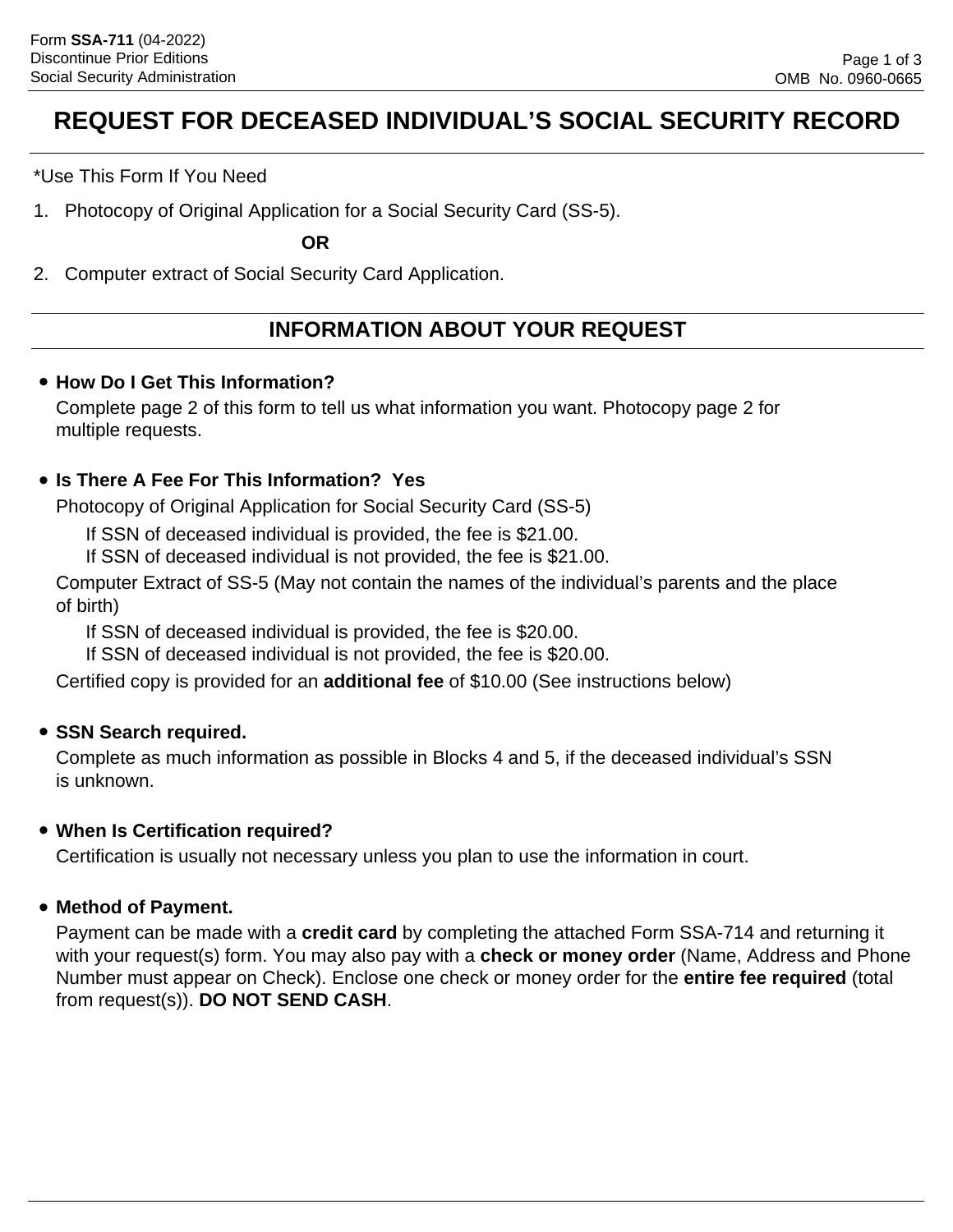#### **REQUEST FOR DECEASED INDIVIDUAL'S SOCIAL SECURITY RECORD**

**PROCESSING LIMITATIONS:** A Request for information **CANNOT** be processed for:

#### **INDIVIDUALS WHO DIED BEFORE NOVEMBER 1936.**

**INDIVIDUALS BORN BEFORE 1865 (unless you furnish a Social Security Number (SSN)).**

#### **INSTRUCTIONS: PRINT OR TYPE ALL DATA. SIGN IN INK. ALLOW 4-6 WEEKS FOR A REPLY.**

If you have any questions regarding completion of this form call 1-800-772-1213.

| 1. Request for photocopy of Original Application for Social Security Card (SS-5). |         |
|-----------------------------------------------------------------------------------|---------|
| Enter, \$21.00, if SSN of deceased individual is provided                         | A. \$   |
| Enter \$21.00, if SSN of deceased individual is not provided                      | $ B. \$ |
| 2. Request for Computer extract of Social Security Number Application.            |         |
| Enter, \$20.00, if SSN of deceased individual is provided                         | $C.$ \$ |
| Enter, \$20.00, if SSN of deceased individual is not provided                     | D. \$   |
| 3. If Certification is required, enter an additional \$10.00                      | E. \$   |
| Add the amounts from Lines A through E and enter TOTAL on Line F                  | F. \$   |

Paying with a **CREDIT CARD**, complete and return Form SSA-714 attached, or Enclose your **CHECK** or **MONEY ORDER** for the amount on line **F** payable to "Social Security Administration." DO NOT SEND CASH. DO NOT SEND SELF-ADDRESSED STAMPED ENVELOPE.

#### 4. **DECEASED INDIVIDUAL'S INFORMATION** (COMPLETE AS MUCH INFORMATION AS POSSIBLE)

Name of Individual at birth (first, middle, last name)

| Name(s) of Individual (if other than above/other name(s) used) |                             | <b>Check Sex</b> |     |
|----------------------------------------------------------------|-----------------------------|------------------|-----|
|                                                                |                             | $\mathsf{M}$     | IIF |
| Social Security Number                                         | Date of birth (mo, day, yr) |                  |     |

Place of Birth (City, State or Foreign Country)

#### 5. **DECEASED INDIVIDUAL'S PARENTS' INFORMATION (if SSN of deceased individual is not provided, please complete this section) (Complete as much information as possible)**

| Mother's (Maiden) Name at birth (first, middle, last name) | Mother's married name(s) |
|------------------------------------------------------------|--------------------------|
|                                                            |                          |
| $Eathor's$ Nome (first middle and lost nome)               |                          |

# Father's Name (first, middle, and last name)

#### 6. **REQUESTER'S INFORMATION (PLEASE READ PRIVACY ACT STATEMENT BEFORE COMPLETING THIS SECTION)**

Printed Name of Requester (first, middle, last name)

| Signature (do not print unless this is your usual signature)                                                  |  |                           | Date                        |                                                                      |  |
|---------------------------------------------------------------------------------------------------------------|--|---------------------------|-----------------------------|----------------------------------------------------------------------|--|
| <b>Street Address</b>                                                                                         |  | City, State, and ZIP Code |                             |                                                                      |  |
| Telephone Number                                                                                              |  | Fax Number                |                             | IE-Mail Address                                                      |  |
| <b>SSA OEIO DEBS FOIA</b><br>7. Forward Request to:<br><b>PO BOX 33022</b><br><b>Baltimore, MD 21290-3022</b> |  |                           | 8. Forward Express Mail to: | <b>SSA OEIO DEBS FOIA</b><br>6100 Wabash Ave.<br>Baltimore, MD 21215 |  |